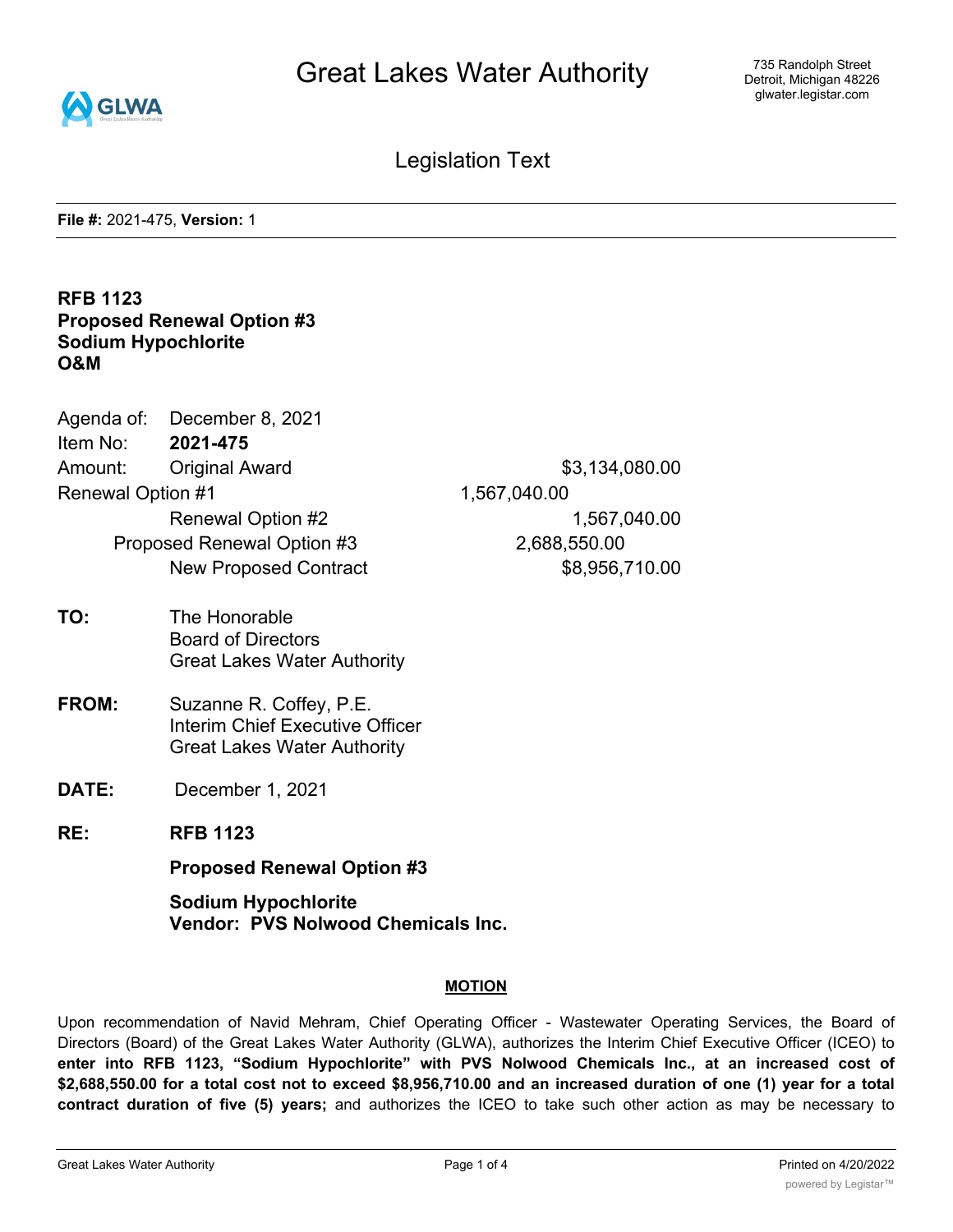accomplish the intent of this vote.

#### **BACKGROUND**

During wet weather, the Water Resource Recovery Facility (WRRF), and Combined Sewer Overflow (CSO) treatment facilities use sodium hypochlorite to disinfect before the treated wastewater is discharged to the rivers. In addition, water treatment plants use this chemical occasionally to control zebra mussels at their water intake points. Starting April 2019, National Pollutant Discharge Elimination System (NPDES) permit required WRRF to disinfect all effluent before its discharge, this requirement increased the consumption of sodium hypochlorite. As a result, the funds in the current purchase order will not be sufficient until the end of the renewal term by March 31, 2022. Therefore, we are requesting approval to add \$690,000.00 to the current contract to cover increased usage and \$1,998,550.00 to extend the contract by one more year to begin on April 1, 2022, and end on March 31, 2023 for a total increase of \$2,688,550.00.

#### **JUSTIFICATION**

Through diligent review and surveying of the market, our Procurement Team's professional judgment and recommendation to extend the current purchase order by one (1) year will ensure the continuity of sodium hypochlorite supply for our operations. Additionally, in the Procurement Director's November 3, 2021 memo to the Board (attached) related to chemical contracts, the procurement strategy is to extend all current chemical contracts for a minimum of one (1) year to give adequate time to fully assess the market and allow manufacturers to catch up production with demand. This prudent approach will protect the continuity of GLWA's supply while allowing assessment of the current market. Procurement will also use this time to identify the possibility of new sources of product. Procurement is implementing a dual sourcing plan for redundancy in chemicals to avoid any interruption in chemical supply going forward.

#### **PROJECT MANAGEMENT STATUS**

| Onginal Contract Time     | $100 (2)$ years $(04/0)$ i/2010 - 03/3 i/2020) |                                          |
|---------------------------|------------------------------------------------|------------------------------------------|
| Renewal No.1              |                                                | One (1) year (04/01/2020 - 03/31/2021)   |
| Renewal No. 2             |                                                | One (1) year (04/01/2021 - 03/31/2022)   |
| Proposed Renewal No. 3    |                                                | One (1) year (04/01/2022 - 03/31/2023)   |
| <b>Total Revised Time</b> |                                                | Five (5) Years (04/01/2018 - 03/31/2023) |

Original Contract Time Two (2) years (04/01/2018 - 03/31/2020)

### **PROJECT ESTIMATE**

| <b>Original Contract Price</b> | \$3,134,080.00 |
|--------------------------------|----------------|
| Renewal Option #1              | 1,567,040.00   |
| Renewal Option #2              | 1.567,040.00   |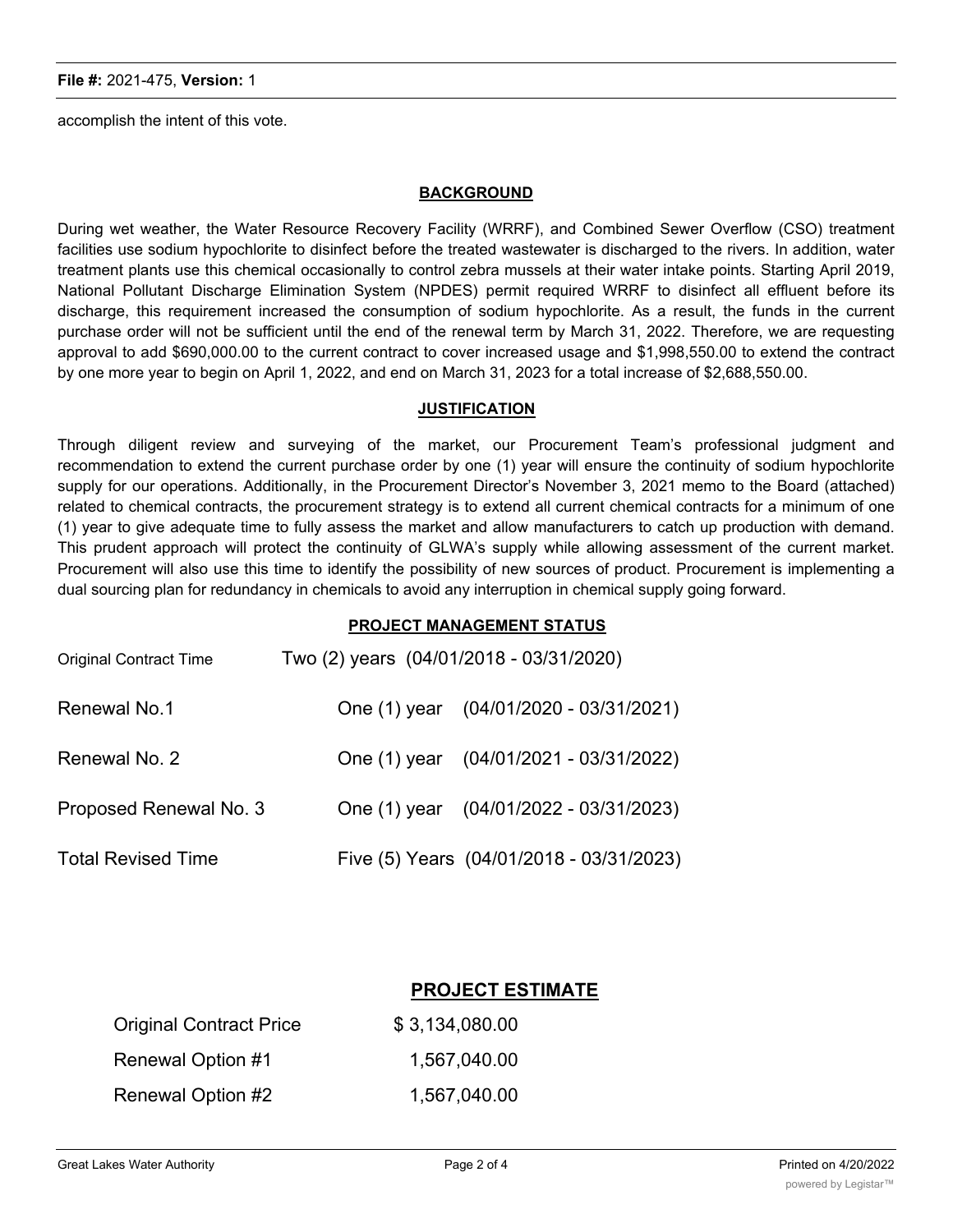Proposed Renewal Option #3 2,688,550.00 New Purchase Order Total \$8,956,710.00

# **FINANCIAL PLAN IMPACT**

**Summary:** The use of sodium hypochlorite is anticipated as an ongoing component of the water and wastewater financial plan. The volume of treatment chemicals may vary by year which could require an amendment to that years' financial plan. Should this occur a budget amendment may be required, first from other chemical budgets, secondly from other budgeted areas, and finally from the wastewater unallocated reserves. A budget amendment in the current year is anticipated. This is being evaluated on a prospective basis.

As the memo from the Procurement Director to the Board dated November 3, 2021, has noted, pricing for chemicals is currently very volatile. Secondly, the demand and availability of this and other chemicals may create additional demand by the organization for this product which will affect the budget evaluation.

**Funding Source:** Operations and Maintenance Budget (5960)

**Cost Center:** Water Works Park (882131)

Springwells Water Treatment Plant (882141)

Northeast Water Treatment Plant (882151)

Wastewater Secondary Processing (892224)

Combined Sewer Overflow Facilities (892271 - 892279)

**Expense Type:** Operating Supplies - Chemicals (621600)

### **Estimated Cost by Year and Related Forecast Variance:** See table below.

| FY 2018 Amended Budget (Prorated) | \$307,626.00 |
|-----------------------------------|--------------|
| FY 2019 Amended Budget            | 1,404,003.00 |
| FY 2020 Amended Budget            | 1,786,403.00 |
| FY 2021 Budget                    | 1,674,500.00 |
| FY 2022 Budget                    | 1,801,400.00 |
| FY 2023 Financial Plan (Prorated) | 1,936,825.00 |